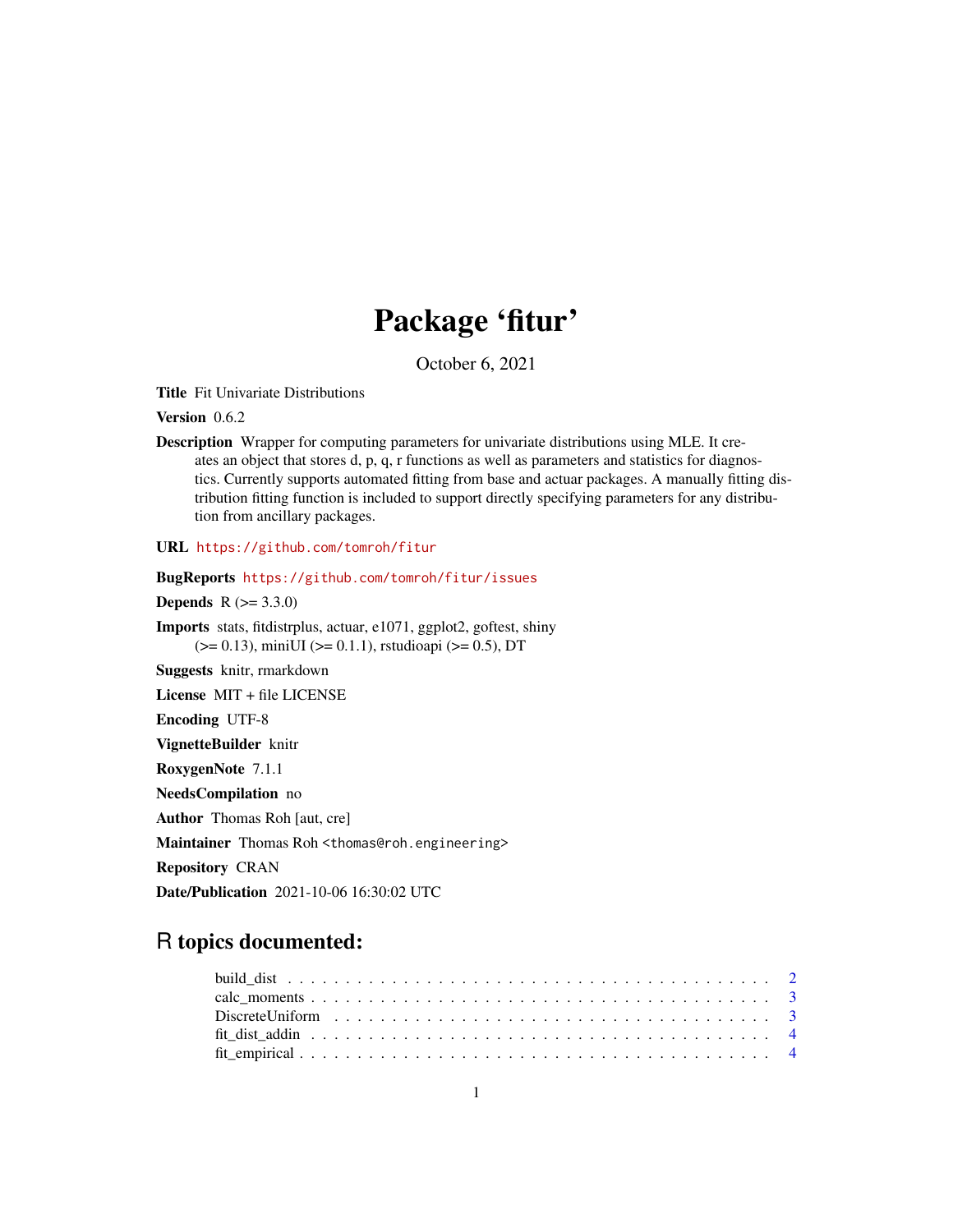#### <span id="page-1-0"></span>2 build\_dist **build\_dist**

|       | fit univariate $\ldots \ldots \ldots \ldots \ldots \ldots \ldots \ldots \ldots \ldots \ldots \ldots \ldots$ |  |  |  |  |  |  |  |  |  |  |  |  |  |  |  |
|-------|-------------------------------------------------------------------------------------------------------------|--|--|--|--|--|--|--|--|--|--|--|--|--|--|--|
|       |                                                                                                             |  |  |  |  |  |  |  |  |  |  |  |  |  |  |  |
|       |                                                                                                             |  |  |  |  |  |  |  |  |  |  |  |  |  |  |  |
|       |                                                                                                             |  |  |  |  |  |  |  |  |  |  |  |  |  |  |  |
|       |                                                                                                             |  |  |  |  |  |  |  |  |  |  |  |  |  |  |  |
|       |                                                                                                             |  |  |  |  |  |  |  |  |  |  |  |  |  |  |  |
|       |                                                                                                             |  |  |  |  |  |  |  |  |  |  |  |  |  |  |  |
|       |                                                                                                             |  |  |  |  |  |  |  |  |  |  |  |  |  |  |  |
|       |                                                                                                             |  |  |  |  |  |  |  |  |  |  |  |  |  |  |  |
|       |                                                                                                             |  |  |  |  |  |  |  |  |  |  |  |  |  |  |  |
| Index |                                                                                                             |  |  |  |  |  |  |  |  |  |  |  |  |  |  |  |

build\_dist *Build Distribution Functions*

#### Description

A wrapper for building function families given a numeric vector and the distribution

#### Usage

build\_dist(x, distribution)

#### Arguments

|              | numeric vector              |
|--------------|-----------------------------|
| distribution | distribution character name |

#### Value

list of distribution functions for d, p, q, r, and parameters

```
fittedDists <- build_dist(rpois(100,5), 'pois')
dpois(x = 5, lambda = 5)
fittedDists$dpois(5)
ppois(5, 5)
fittedDists$ppois(5)
qpois(.5, 5)
fittedDists$qpois(.5)
set.seed(8257)
rpois(100, 5)
set.seed(8257)
fittedDists$rpois(100)
fittedDists$parameters
```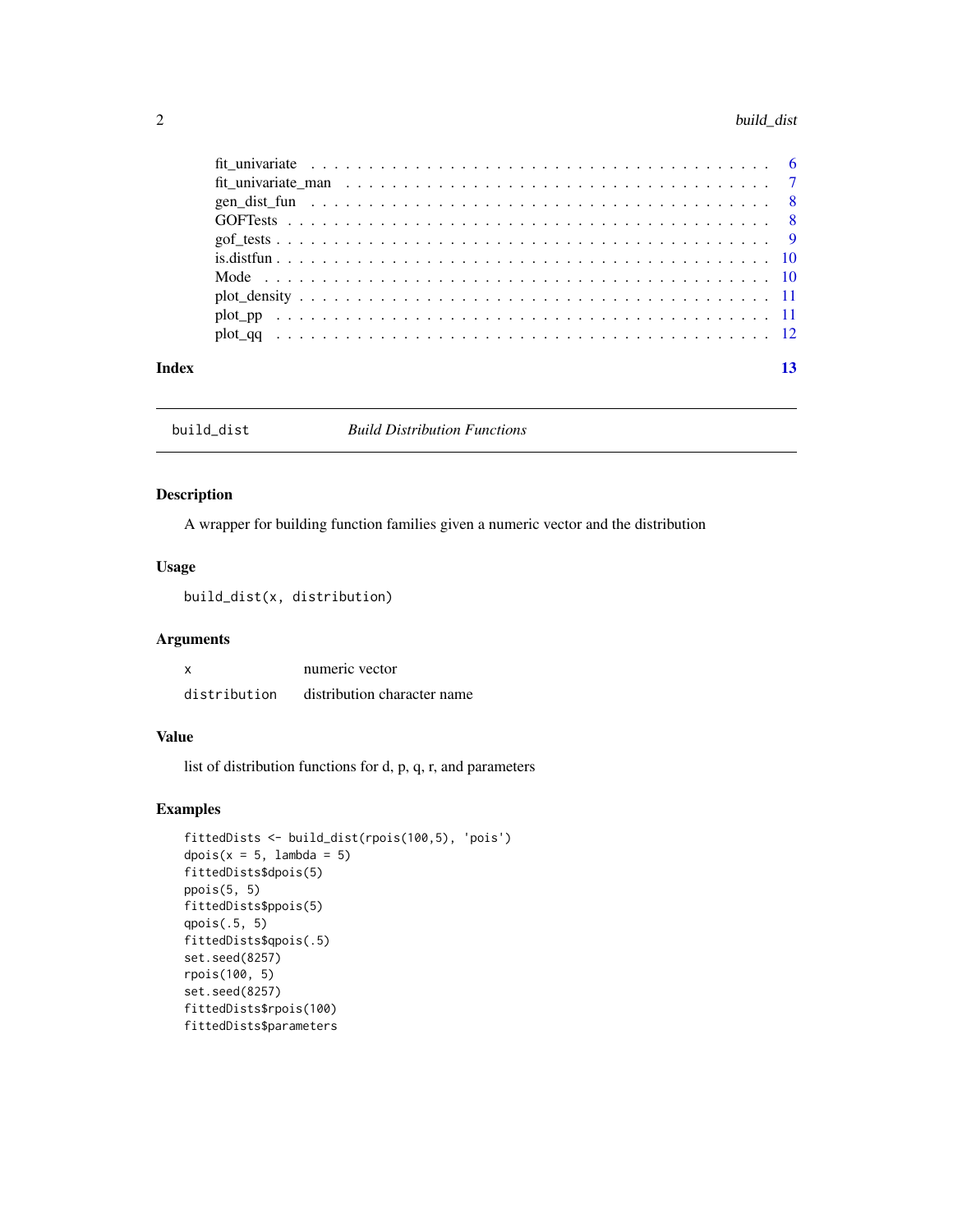<span id="page-2-0"></span>

#### Description

Calculate moments of a numeric vector

#### Usage

```
calc_moments(x)
```
#### Arguments

x a numeric vector

#### Value

a named vector of descriptive statistics

#### Examples

```
x <- rexp(1000, 2)
calc_moments(x)
```
DiscreteUniform *The Discrete Uniform Distribution*

#### Description

The Discrete Uniform Distribution

#### Usage

```
ddunif(x, min = 0, max = 1)
pdunif(q, min = 0, max = 1)
qdunif(p, min = 0, max = 1)
rdunif(n, min = \thetaL, max = 1)
```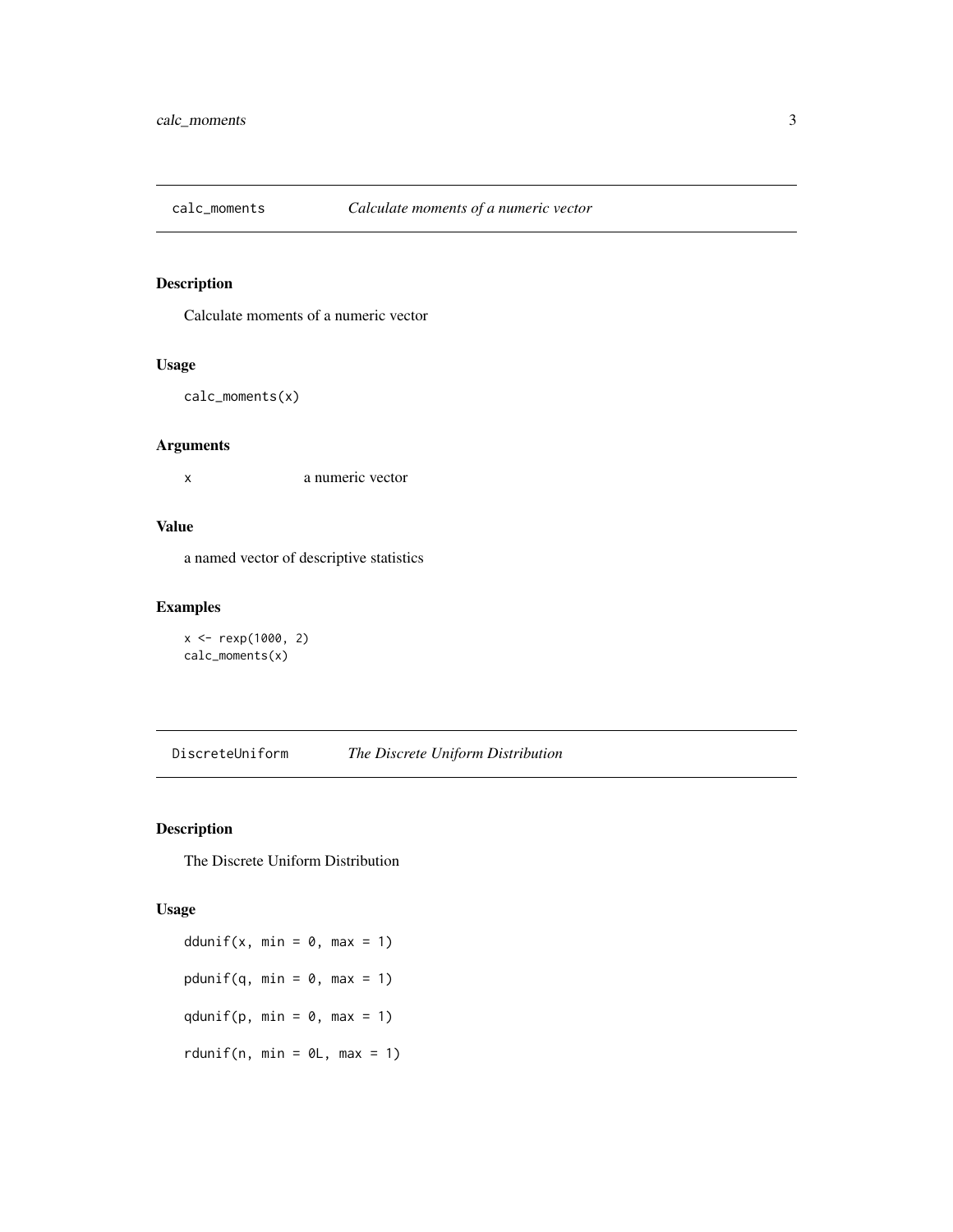#### <span id="page-3-0"></span>Arguments

| x   | vector of (non-negative integer) quantiles |
|-----|--------------------------------------------|
| min | minimum value of distribution (integer)    |
| max | maximum value of distribution (integer)    |
|     | vector of quantiles                        |
|     | vector of probabilities                    |
|     | number of random values to return          |

#### Value

ddunif gives the density, pdunif gives the distribution function, qdunif gives the quantile function, rdunif generates random deviates

#### Examples

ddunif(0:1) pdunif(1) qdunif(.5) rdunif(10)

fit\_dist\_addin *Fit Univariate Distributions Addin*

#### Description

Interactively submit a numeric vector and choose what distributions that you want to run fit diagnostics. Click done to have the desired distribution code put into your cursor position.

#### Usage

fit\_dist\_addin()

fit\_empirical *Fit Empirical Distribution*

#### Description

Fit Empirical Distribution

#### Usage

fit\_empirical(x)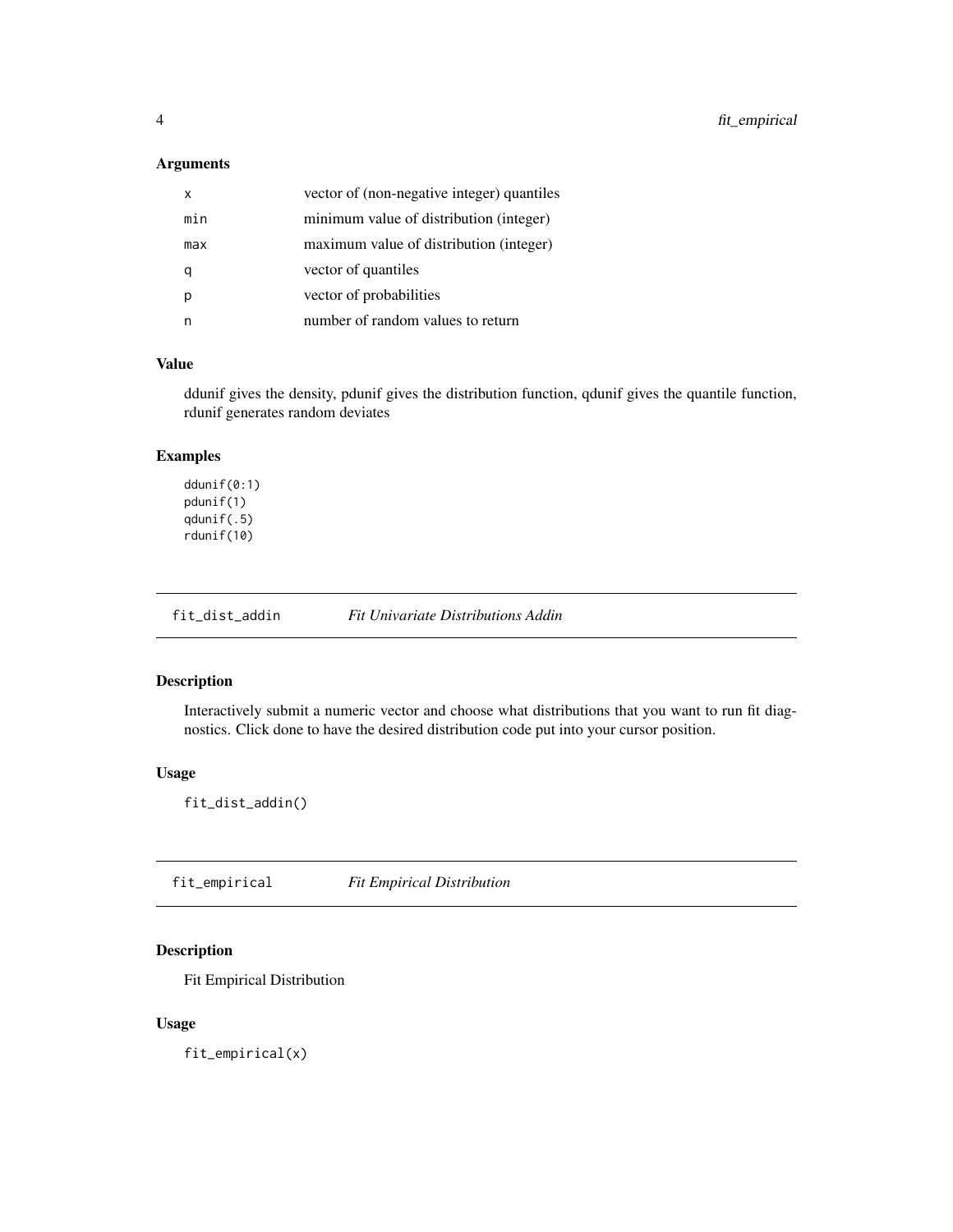#### fit\_empirical 5

#### Arguments

x integer or double vector

#### Value

if integer vector then list of family functions for d, p, q, r, and parameters based on each integer value. if it is a double vector then list of family functions for d, p, q, r, and parameters based on Freedman-Diaconis rule for optimal number of histogram bins.

```
set.seed(562)
x <- rpois(100, 5)
empDis <- fit_empirical(x)
# probability density function
plot(empDis$dempDis(0:10),
    xlab = 'x',
     ylab = 'dempDis')
# cumulative distribution function
plot(x = 0:10,y = empDis$pempDis(0:10),
     #type = 'l',
    xlab = 'x',
    ylab = 'pempDis')
# quantile function
plot(x = seq(.1, 1, .1),y =empDis$qempDis(seq(.1, 1, .1)),
     type = 'p',
    xlab = 'x',
    ylab = 'qempDis')
# random sample from fitted distribution
summary(empDis$r(100))
empDis$parameters
set.seed(562)
x <- rexp(100, 1/5)
empCont <- fit_empirical(x)
# probability density function
plot(x = 0:10,y = empCont$dempCont(0:10),
    xlab = 'x',
    ylab = 'dempCont')
# cumulative distribution function
plot(x = 0:10,y = empCont$pempCont(0:10),#type = 'l',
    xlab = 'x',
    ylab = 'pempCont')
# quantile function
```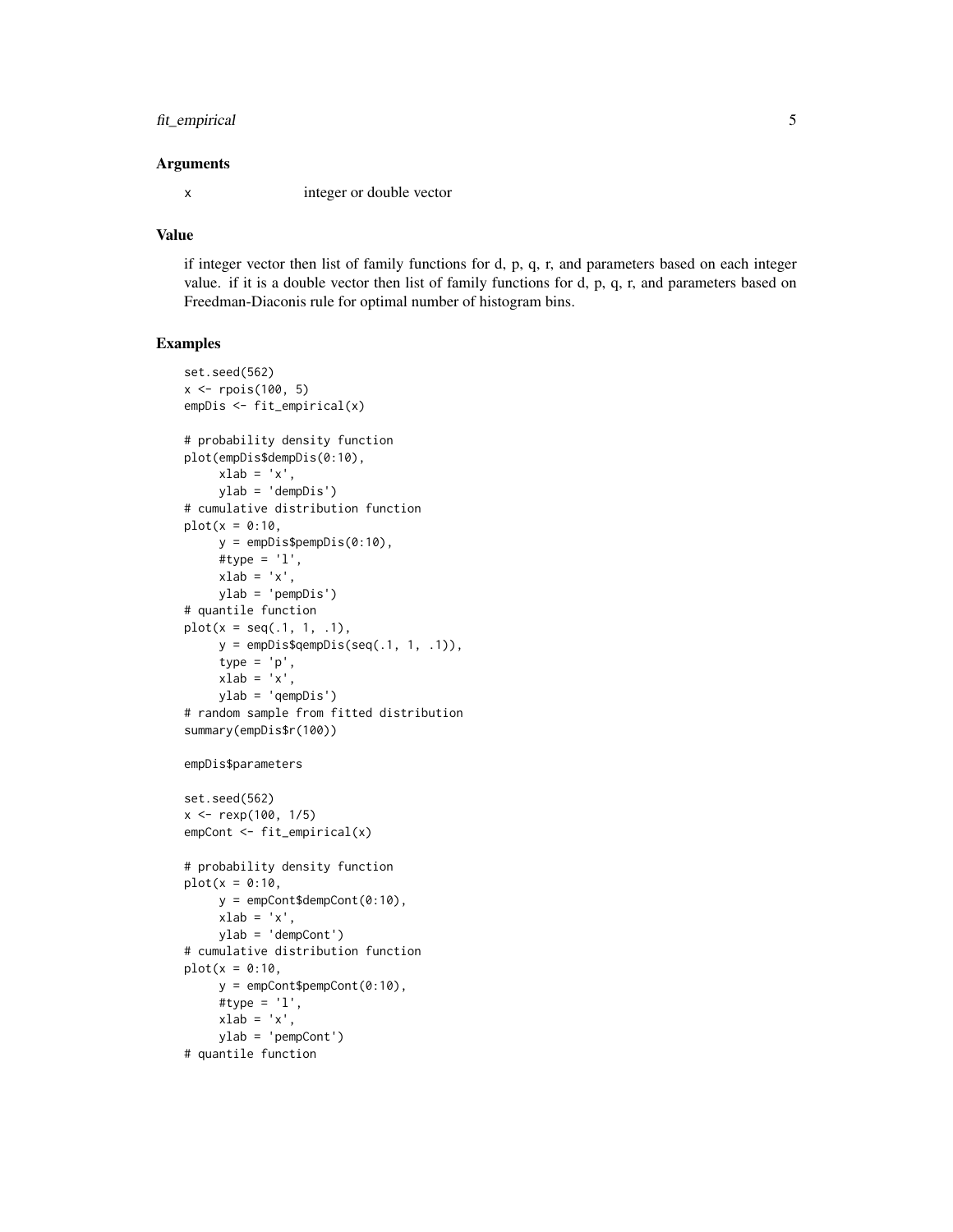```
plot(x = seq(.5, 1, .1),y = empCont$qempCont(seq(.5, 1, .1)),type = 'p',
    xlab = 'x',
    ylab = 'qempCont')
# random sample from fitted distribution
summary(empCont$r(100))
```

```
empCont$parameters
```
fit\_univariate *Fit Univariate Distribution*

#### Description

Fit Univariate Distribution

#### Usage

```
fit_univariate(x, distribution, type = "continuous")
```
#### Arguments

| <b>X</b>     | numeric vector                 |
|--------------|--------------------------------|
| distribution | character name of distribution |
| type         | discrete or continuous data    |

#### Value

a fitted list object of d, p, q, r distribution functions and parameters, MLE for probability distributions, custom fit for empirical

```
# Fit Discrete Distribution
set.seed(42)
x <- rpois(1000, 3)
fitted <- fit_univariate(x, 'pois', type = 'discrete')
# density function
plot(fitted$dpois(x=0:10),
     xlab = 'x',
     ylab = 'dpois')
# distribution function
plot(fitted$ppois(seq(0, 10, 1)),
     xlab= 'x',
     ylab = 'ppois')
# quantile function
plot(fitted$qpois,
    xlab= 'x',
```
<span id="page-5-0"></span>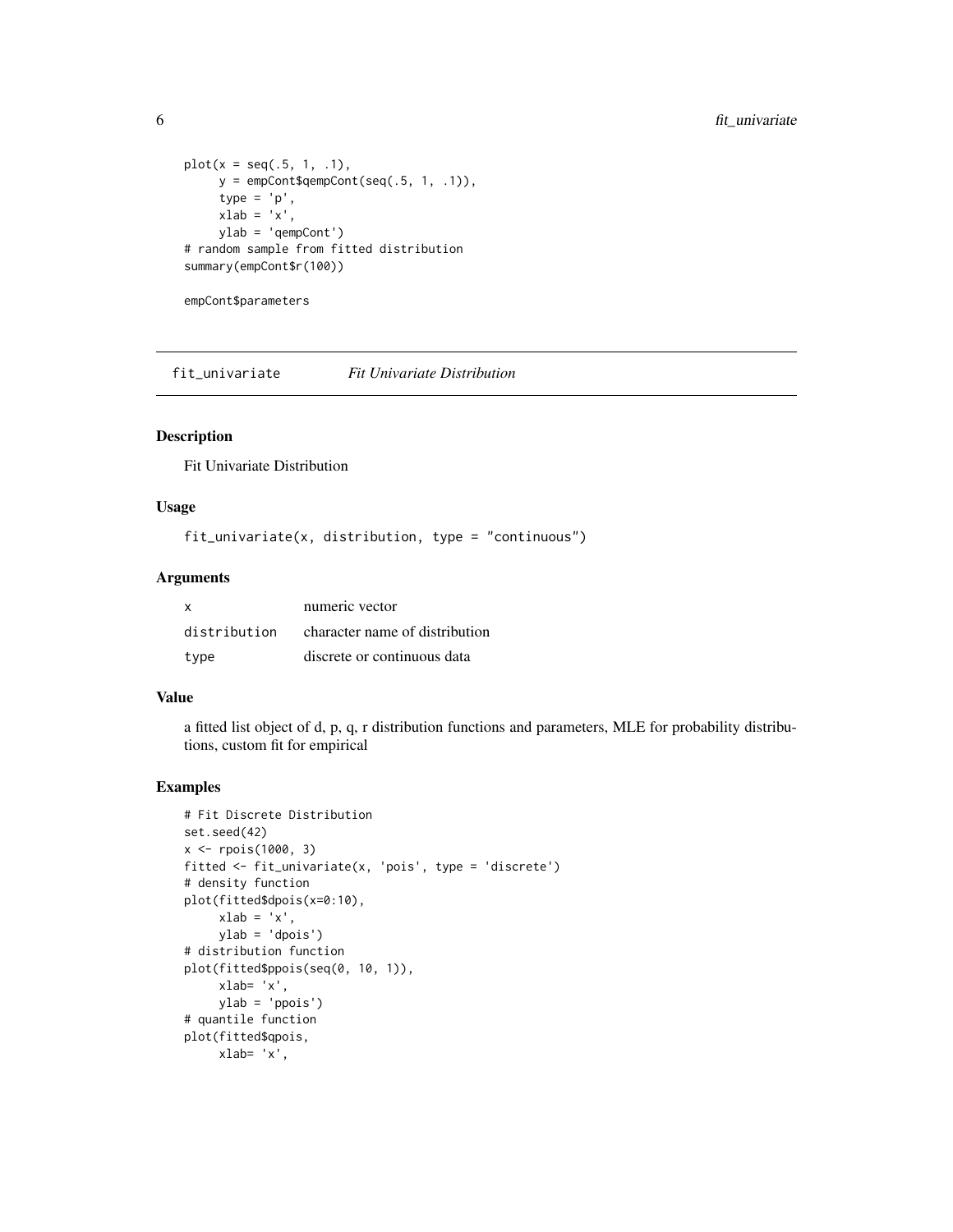#### <span id="page-6-0"></span>fit\_univariate\_man 7

```
ylab = 'qpois')
# sample from theoretical distribution
summary(fitted$rpois(100))
# estimated parameters from MLE
fitted$parameters
set.seed(24)
x \le rweibull(1000, shape = .5, scale = 2)
fitted <- fit_univariate(x, 'weibull')
# density function
plot(fitted$dweibull,
    xlab = 'x',
     ylab = 'dweibull')
# distribution function
plot(fitted$pweibull,
    xlab = 'x',
    ylab = 'pweibull')
# quantile function
plot(fitted$qweibull,
    xlab = 'x',
    ylab = 'qweibull')
# sample from theoretical distribution
summary(fitted$rweibull(100))
# estimated parameters from MLE
fitted$parameters
```
fit\_univariate\_man *Fit Univariate Distributions by Specifying Parameters*

#### Description

Fit Univariate Distributions by Specifying Parameters

#### Usage

```
fit_univariate_man(distribution, parameters)
```
#### Arguments

| distribution | distribution character name       |
|--------------|-----------------------------------|
| parameters   | named vector of parameters to set |

#### Value

list of distribution functions for d, p, q, r, and parameters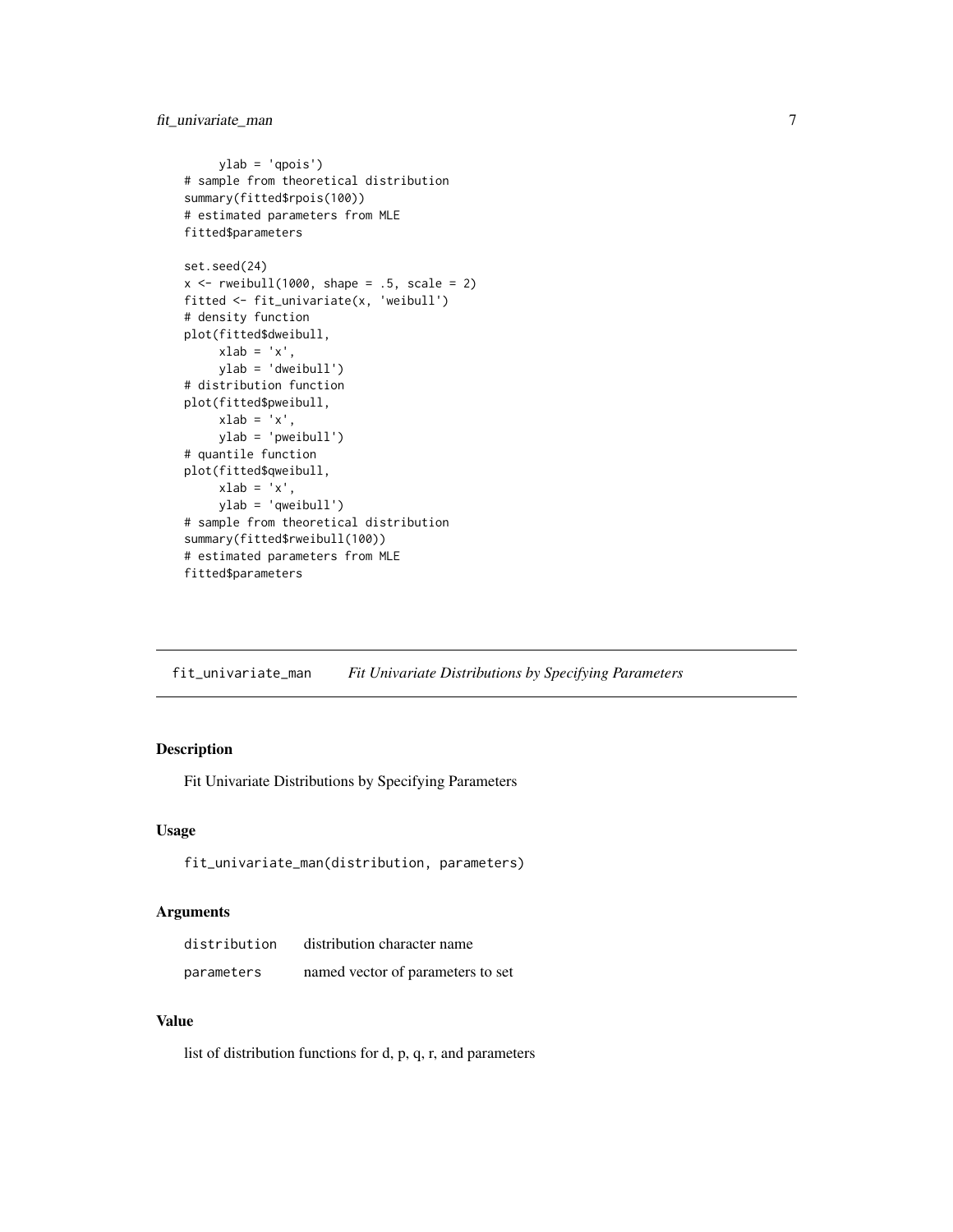#### Examples

```
manFun <- fit_univariate_man('norm', c(mean = 2, sd = 5))
set.seed(5)
m1 <- mean(manFun$rnorm(100000))
set.seed(5)
m2 <- mean(rnorm(100000, 2, 5))
identical(m1, m2)
```
gen\_dist\_fun *Generate Single Distribution Function*

#### Description

Generate Single Distribution Function

#### Usage

gen\_dist\_fun(f, parameters, ...)

#### Arguments

|            | one of distribution functions                 |
|------------|-----------------------------------------------|
| parameters | new parameters for distribution               |
| $\cdot$    | arguments to pass on to distribution function |

#### Value

one of parameterized distribution functions in d, p, q, r

GOFTests *Wrappers to compute goodness of fit test froms distfun objects*

#### Description

Wrappers to compute goodness of fit test froms distfun objects

<span id="page-7-0"></span>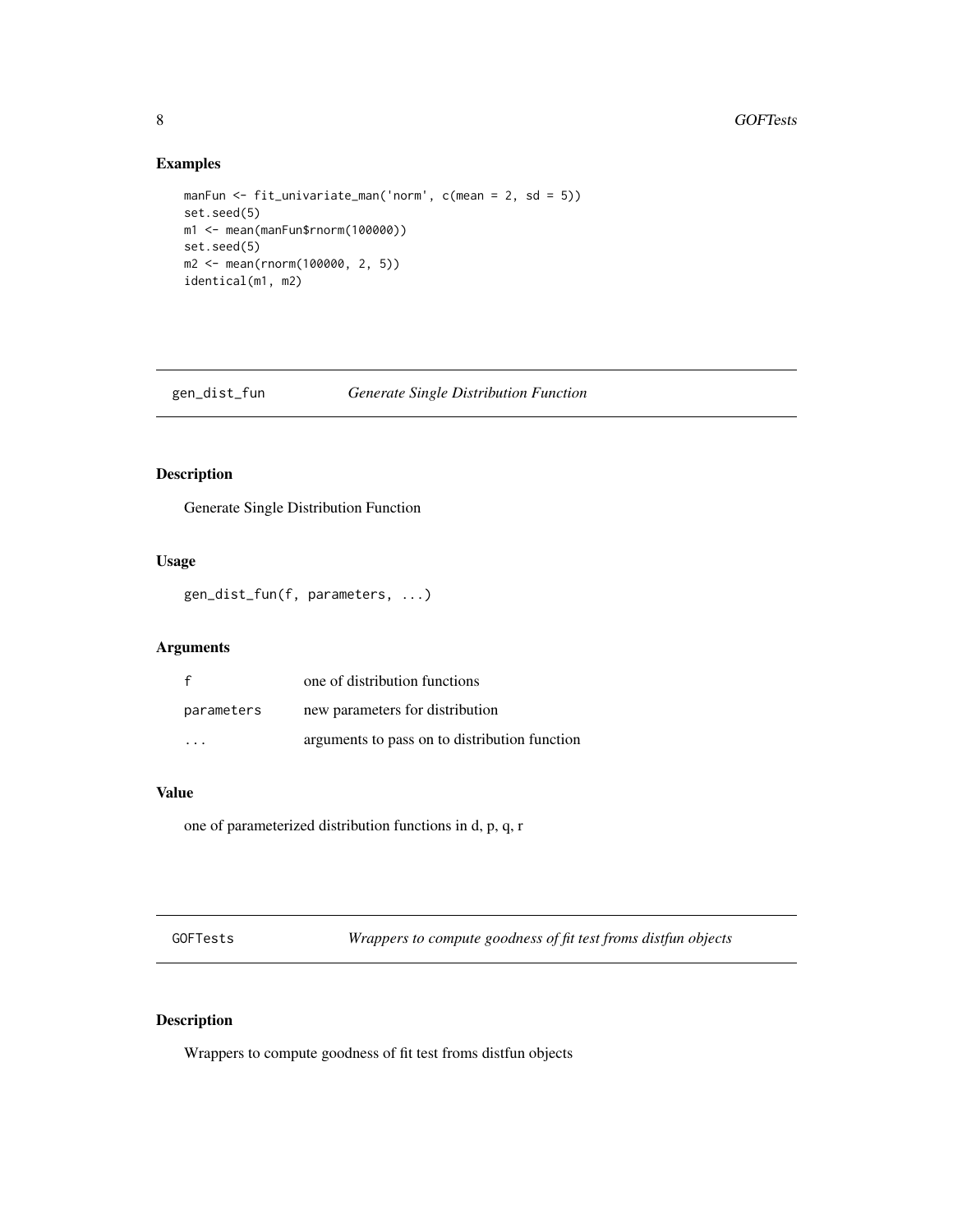#### <span id="page-8-0"></span>gof\_tests 9

#### Usage

```
ks_test(distfun, x, ...)
## S3 method for class 'distfun'
ad_test(distfun, x)
ad_test(distfun, x)
## S3 method for class 'distfun'
cvm_test(distfun, x)
cvm_test(distfun, x)
```
#### Arguments

| distfun                 | a distrun object                           |
|-------------------------|--------------------------------------------|
| X                       | numeric vector                             |
| $\cdot$ $\cdot$ $\cdot$ | arguments to be passed on to test function |

#### Value

goodness of fit object

#### Examples

```
x <- rgamma(100, 1, 1)
fit <- fit_univariate(x, 'gamma')
ks_test(fit, x)
ad_test(fit, x)
cvm_test(fit, x)
```
gof\_tests *Goodness of Fit Testing*

#### Description

Apply all goodness of fit tests and return a data.frame with the results

#### Usage

gof\_tests(fits, x)

#### Arguments

| fits | a list object produced from fit_univariate, fit_empirical, or fit_univariate_man |
|------|----------------------------------------------------------------------------------|
|      | numeric vector of sample data                                                    |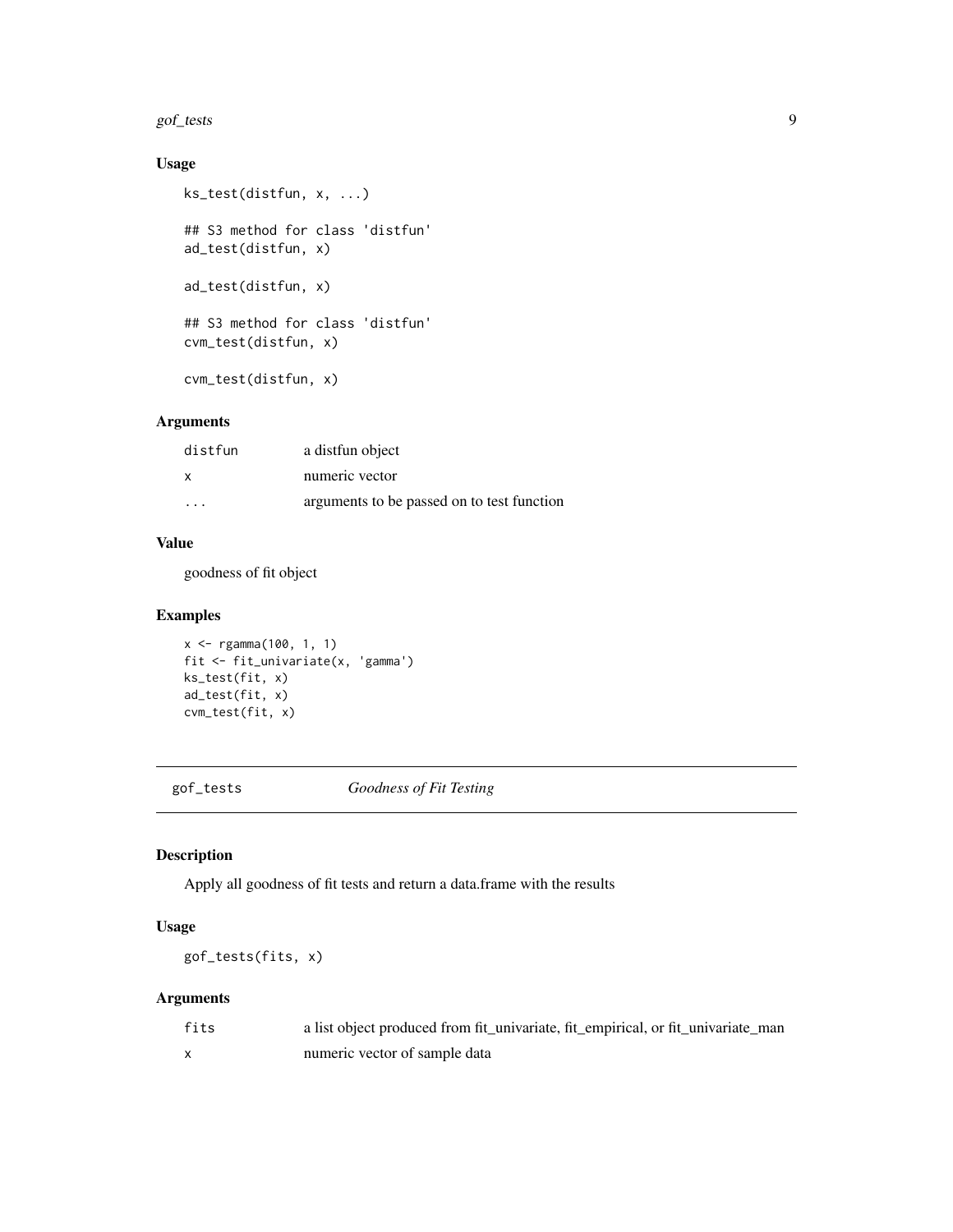<span id="page-9-0"></span>10 Mode

#### Value

a data.frame of test statistic results for each distribution

#### Examples

```
set.seed(84)
x <- rgamma(100, 1, 1)
dists <- c('gamma', 'lnorm', 'weibull')
multipleFits <- lapply(dists, fit_univariate, x = x)
gof_tests(multipleFits, x)
```
is.distfun *Test if object is a distfun object*

#### Description

Test if object is a distfun object

#### Usage

is.distfun(x)

#### Arguments

x an R object to be tested

#### Value

TRUE if x is a disfun object, FALSE otherwise

| Mode               | Find Mode      |
|--------------------|----------------|
| <b>Description</b> |                |
|                    |                |
| Find Mode          |                |
| <b>Usage</b>       |                |
| Mode(x)            |                |
| <b>Arguments</b>   |                |
| X                  | vector of data |
| <b>Value</b>       |                |
| mode of data       |                |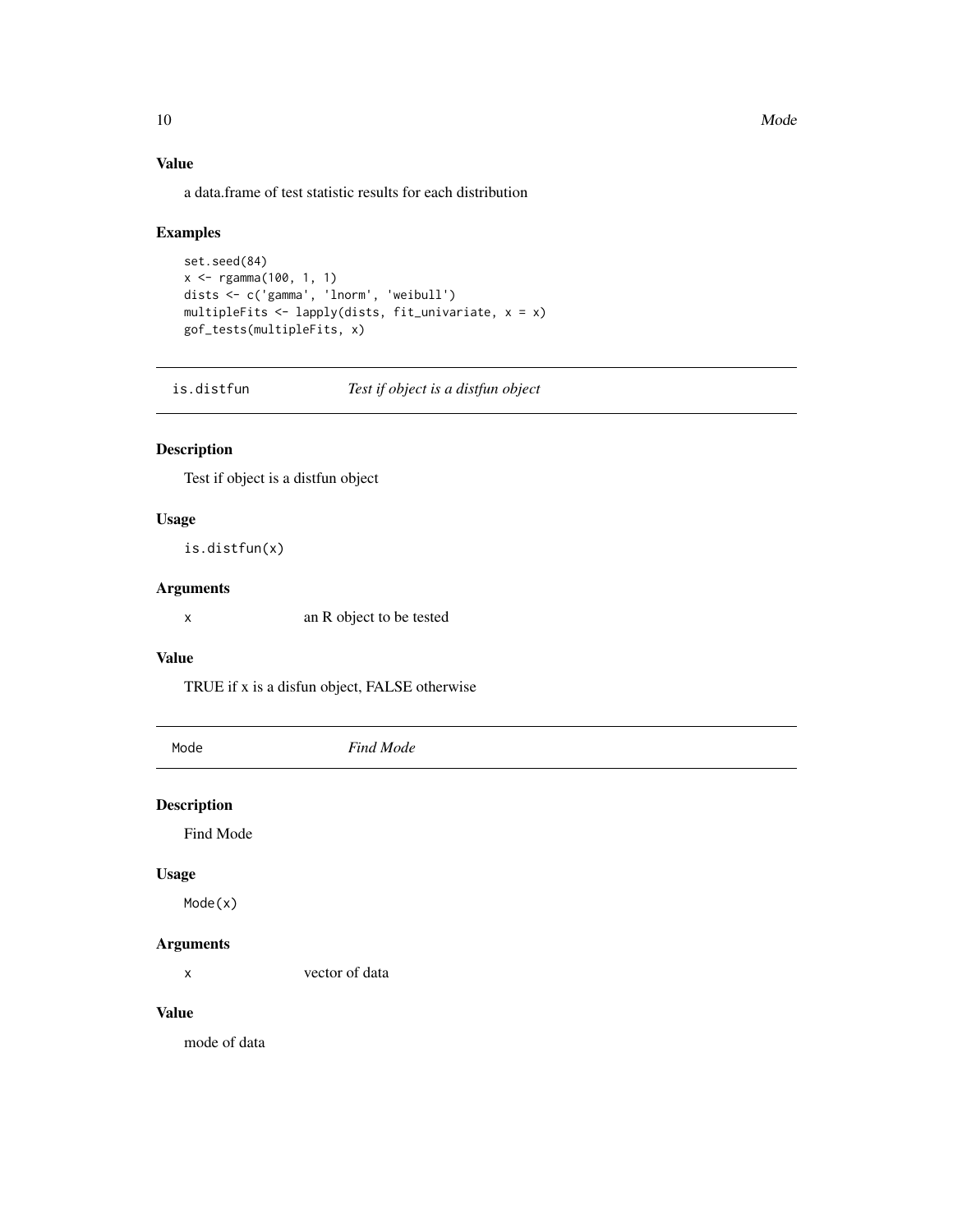<span id="page-10-0"></span>

#### Description

Density Comparison Plot

#### Usage

plot\_density(x, fits, nbins)

#### Arguments

|       | numeric vector of sample data                                                    |
|-------|----------------------------------------------------------------------------------|
| fits  | a list object produced from fit_univariate, fit_empirical, or fit_univariate_man |
| nbins | number of bins for histogram                                                     |

#### Value

ggplot of empirical histogram of x compared to theoretical density distributions

#### Examples

```
library(ggplot2)
set.seed(37)
x <- rgamma(10000, 5)
dists <- c('gamma', 'lnorm', 'weibull')
fits <- lapply(dists, fit_univariate, x = x)
plot_density(x, fits, 30) +
theme_bw()
```
plot\_pp *P-P Plot*

#### Description

P-P Plot

#### Usage

plot\_pp(x, fits)

#### Arguments

|      | numeric vector of sample data                                                    |
|------|----------------------------------------------------------------------------------|
| fits | a list object produced from fit_univariate, fit_empirical, or fit_univariate_man |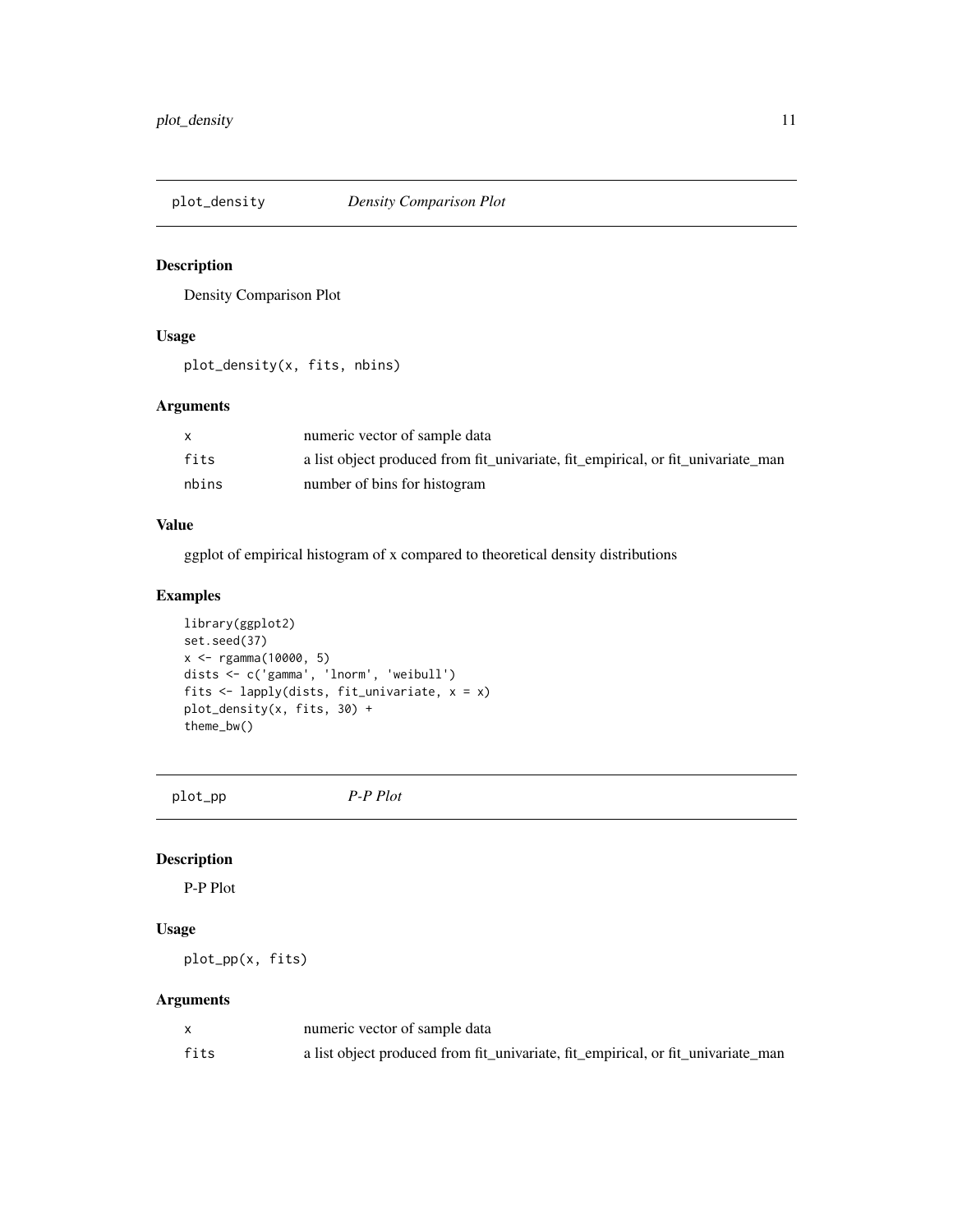#### <span id="page-11-0"></span>Value

ggplot of percentile-percentile comparison of theoretical distribution

#### Examples

```
library(ggplot2)
set.seed(37)
x <- rgamma(10000, 5)
dists <- c('gamma', 'lnorm', 'weibull')
fits <- lapply(dists, fit_univariate, x = x)
plot_pp(x, fits) +
theme_bw()
```
plot\_qq *Q-Q Plot*

#### Description

Q-Q Plot

#### Usage

plot\_qq(x, fits)

#### Arguments

|      | numeric vector of sample data                                                    |
|------|----------------------------------------------------------------------------------|
| fits | a list object produced from fit_univariate, fit_empirical, or fit_univariate_man |

#### Value

ggplot of quantile-quantile comparison of theoretical distribution

```
library(ggplot2)
set.seed(37)
x <- rgamma(10000, 5)
dists <- c('gamma', 'lnorm', 'weibull')
fits <- lapply(dists, fit_univariate, x = x)
plot_qq(x, fits) +
theme_bw()
```